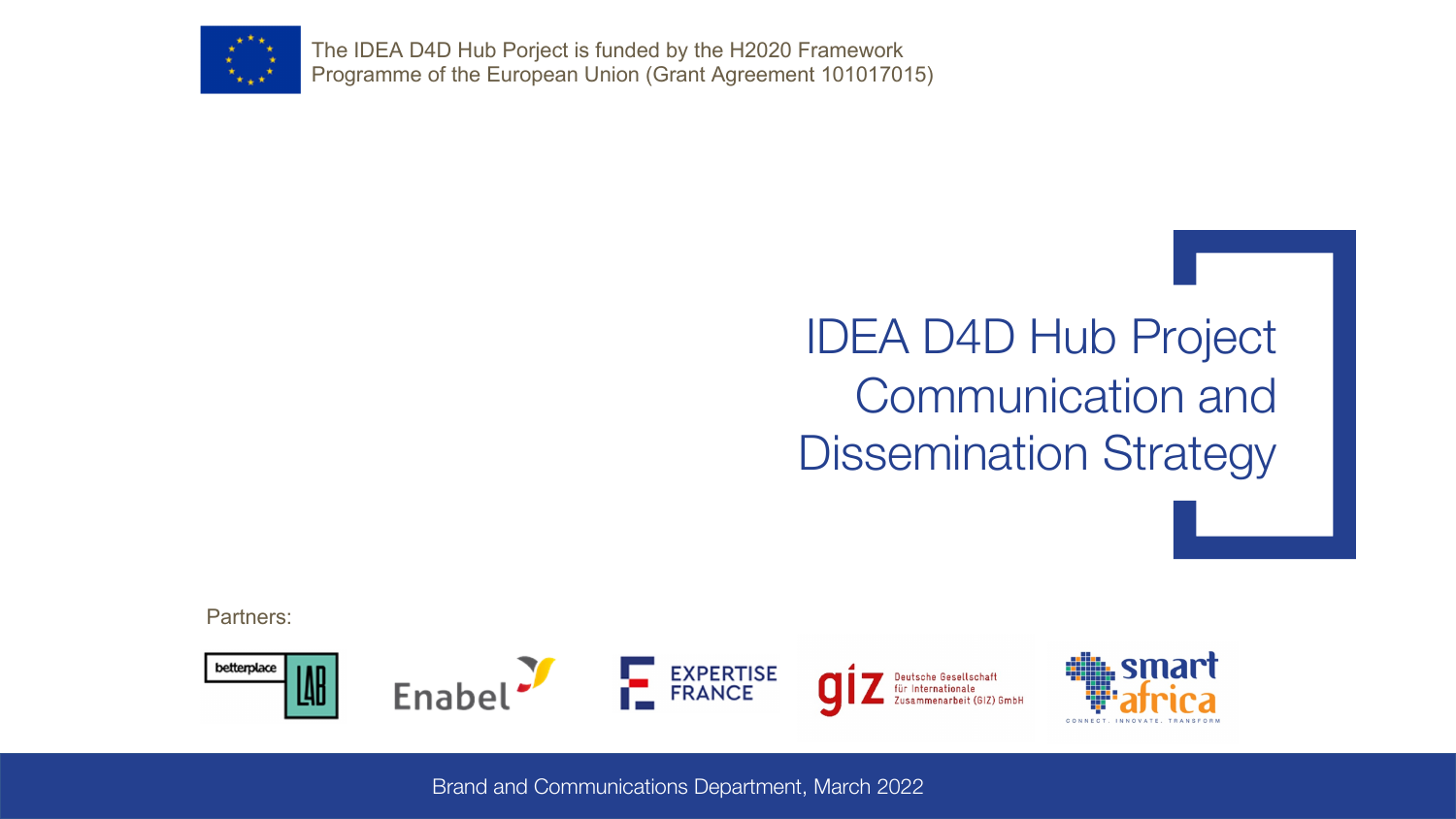#### Deliverable D2

Dissemination and Communication Strategy

Work Package 3: Communication and Dissemination

Date of delivery: April 1<sup>st</sup> 2022

Leader: Smart Africa Secretariat

#### **Contributors**

| ' Name     | <sup>I</sup> Organisation |
|------------|---------------------------|
| Yvan Guehi | <b>SAS</b>                |

#### Revision History

| Version | Date       | Reviewer         | Modifications    |
|---------|------------|------------------|------------------|
| 1.0     | 08.03.2022 | Lucrezia Biteete | Various comments |
| 2.0     | 22.03.2022 | <b>PMB</b>       | Various comments |

The IDEA D4D Hub project is funded under the Horizon 2020 Programme. With a duration of 22 months starting in December 2021, it seeks to strengthen the capacity of civil society organisations and academia in Africa to participate in a meaningful dialogue around inclusive digital transformation. It is implemented by 5 partners; BetterplaceLab, Enabel, Expertise France, GIZ and Smart Africa Secretariat.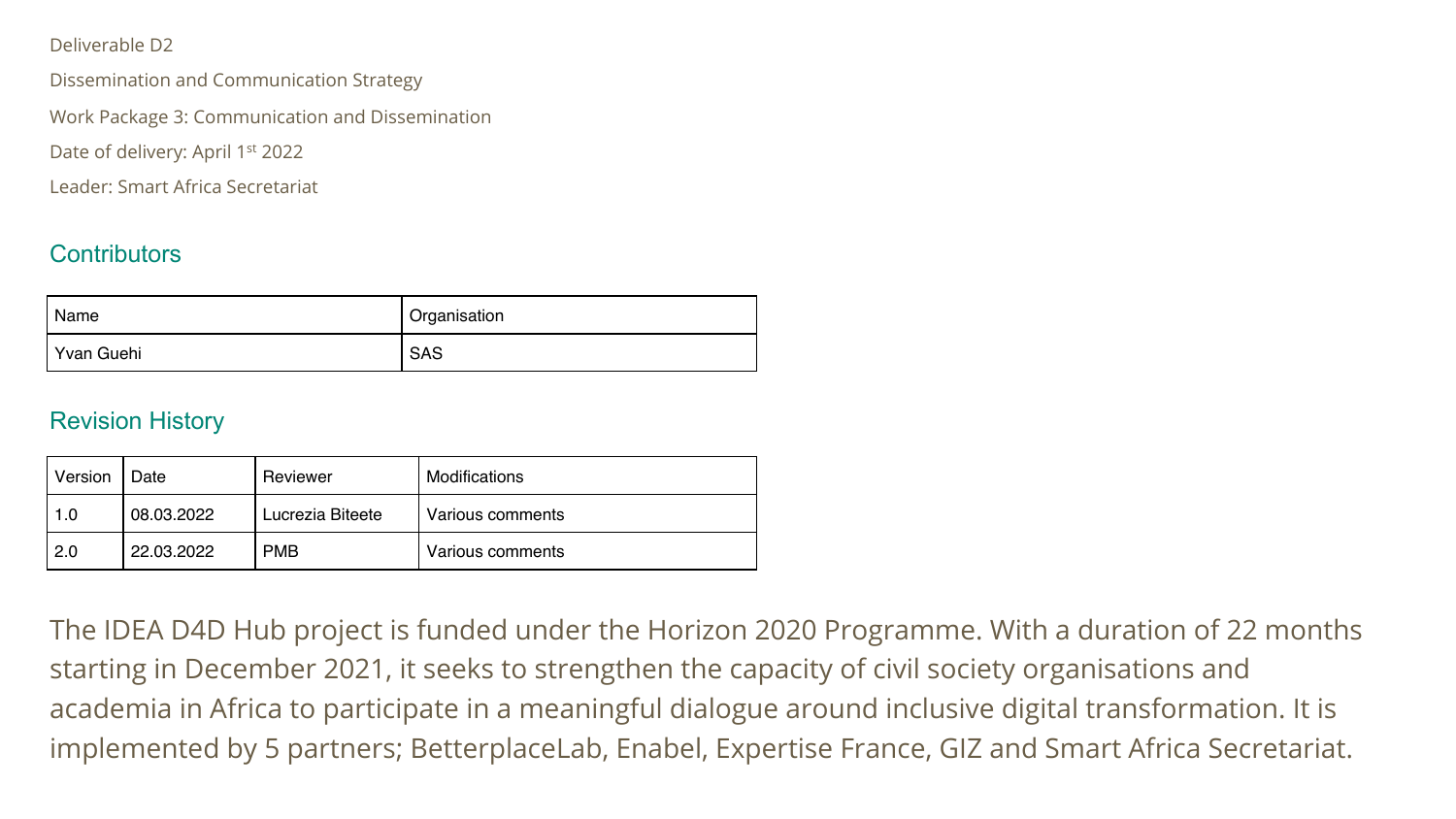### INTRODUCTION



The IDEA D4D Hub project embraces an interdisciplinary and inclusive approach to empower digital ecosystem collaboration, nationally, regionally and trans-continentally (Africa-Europe), to jointly advance a human-centric digital transformation. As civil society organisations and academia are critical stakeholders in the digital transformation as well as in decision-making processes, the project is concentrating on strengthening their capacity to participate in the development of an inclusive and sustainable digital economy and society, which safeguards democratic values and rights in the interaction between citizens and technology.

This document details the plans in place to communicate the IDEA D4D Hub project and how we will utilize the communication assets available to Smart Africa and other partners platforms to increase awareness and arouse recognition, support and general uptake. This communication and dissemination plan is in line with the H2020 requirements.

This document includes all the communication activities that should be undertaken under the project, working as a 'menu' we can choose from the most cost effective and relevant activities depending on the nature and objective of the event/activity.

*Please note that this strategy can be subject to changes based on common planning agreement.*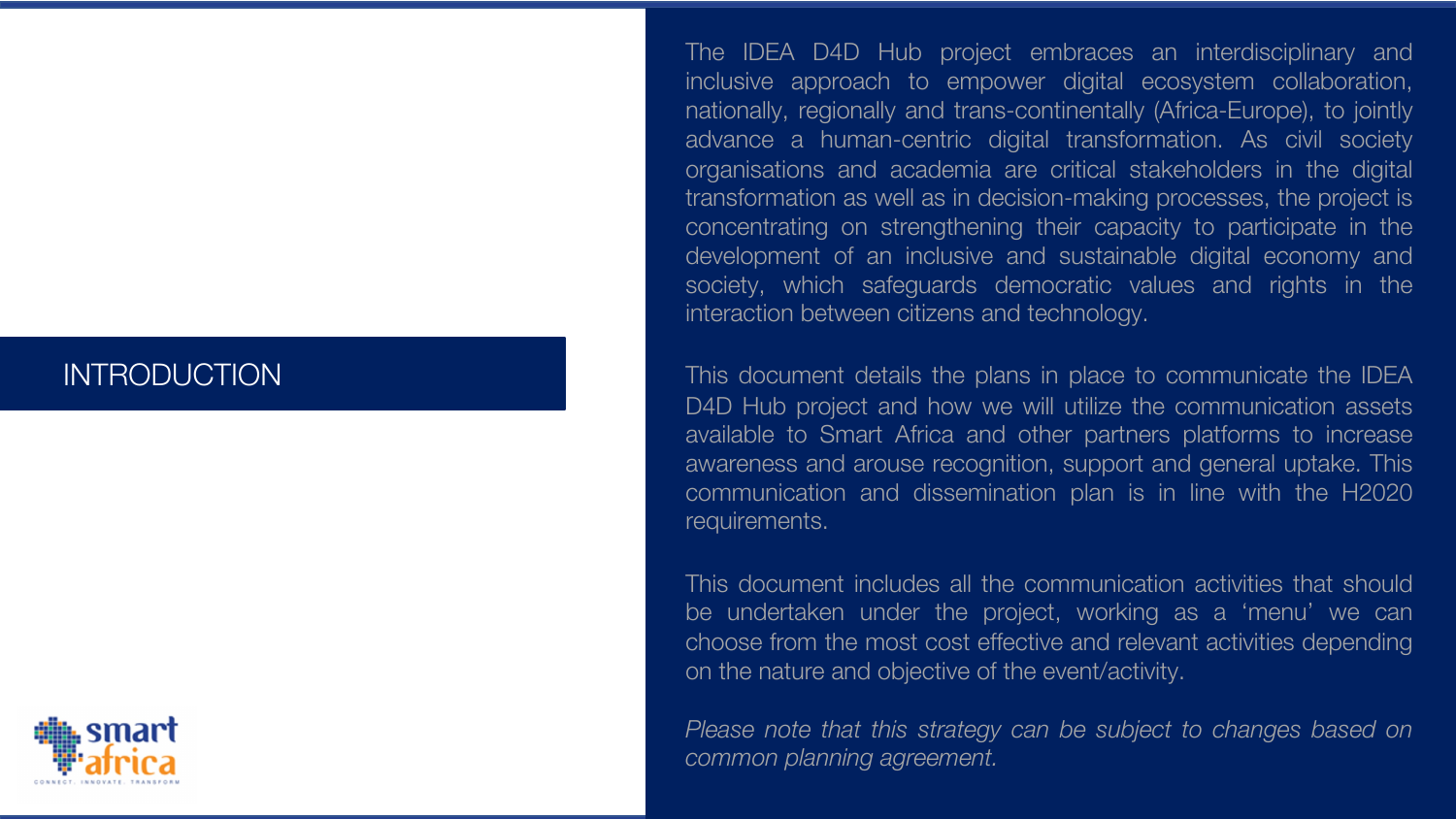### **OBJECTIVES**



The communication objectives of the IDEA D4D Hub Project are as follow:

- a. To create local, regional and global visibility for the project, its activities and outcomes;
- a. Attract target groups to participate in the activities;
- a. Keep the target groups engaged in the project's activities and with each-other;
- a. Raise awareness about the societal challenges related to digitalisation and educate on the potential solutions to these challenges.;

This will inform how IDEA D4D Hub Project evolves and reach out to its relevant target groups.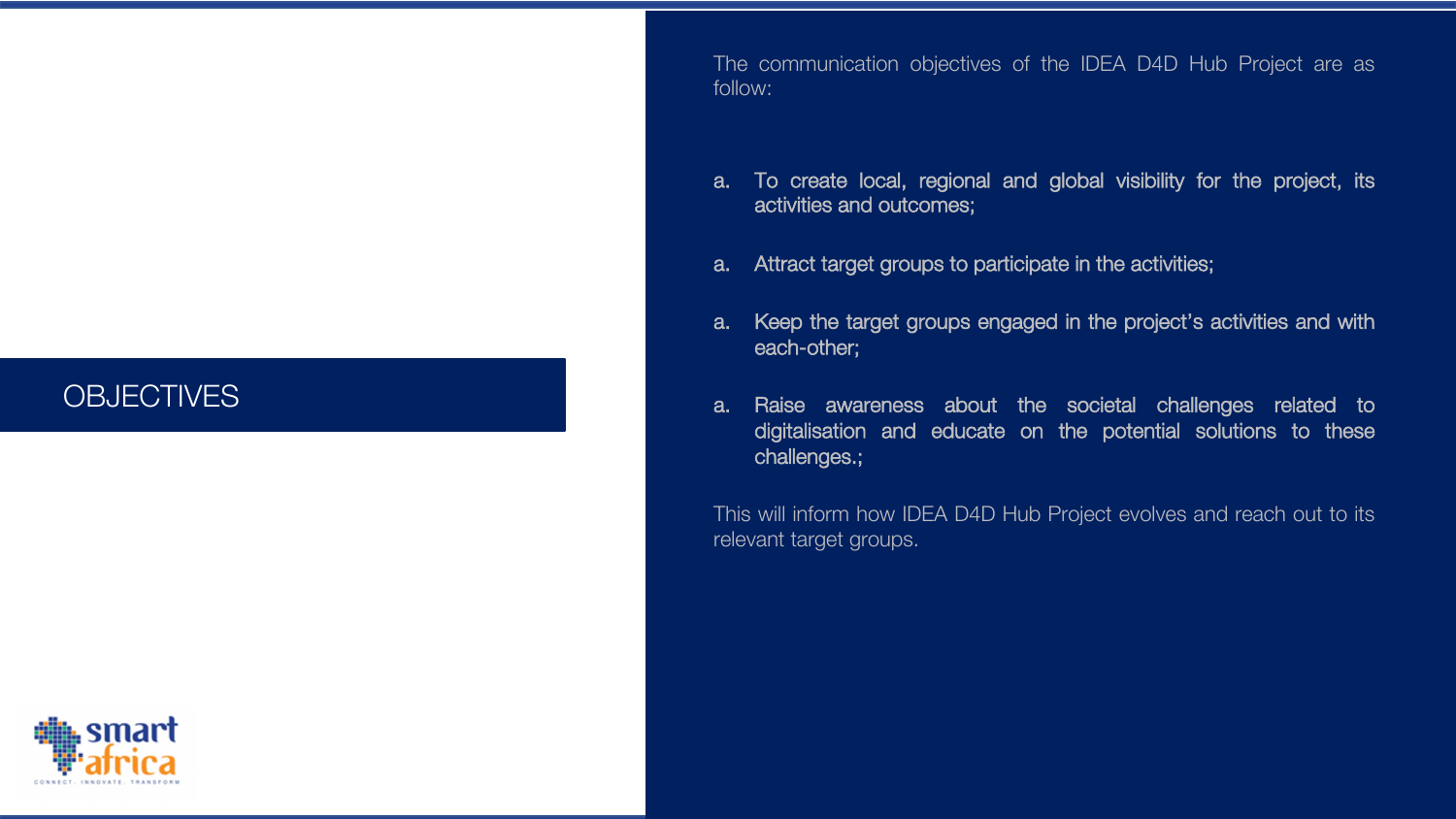## TARGET GROUPS

CONNECT, INNOVATE, TRANSFOR

The IDEA D4D Hub Project communication and dissemination strategy is designed to reach out to the following stakeholders both from Africa and Europe:

- Academia and think tanks (universities, research and competence centes, NGOs)
- Civil society (NGOs, citizens' initiatives, general public as potential users of ICT innovations, also in the form of social start-ups)
- Private sector (ICT companies, DIHs, start-ups)
- Public sector (governments/policy makers)

 Academia, think tanks and civil society are the main focus/target of the project.

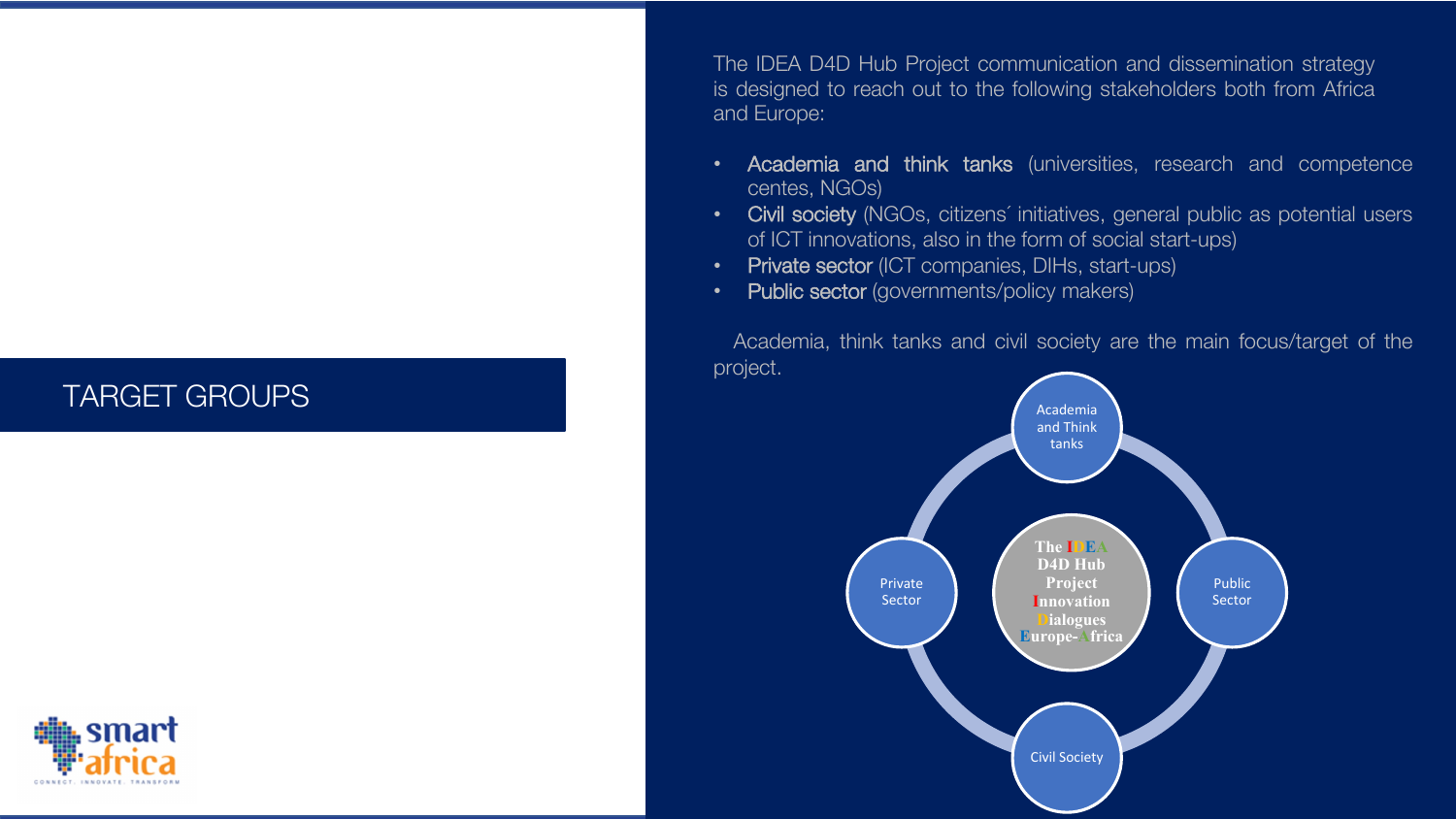# BRAND IDENTITY



We would start by developing a brand identity for the IDEA D4D Hub Project derived from the D4D hub brand identity. This will include:

#### a. A logo

a. A few application examples (presentation template, emailing)

#### a. A 2 pages brand guideline

This will inform how IDEA D4D brand image and identity evolves alongside the D4D initiative brand and also touch on the usage of the IDEA D4D logo, assets and its application.

Additional materials will be developed such as:

- A project factsheet review with the new brand identity of the project - Text presentation in French, English and Portuguese) to present the project (scope, objectives, targets, partners and main components)



The D4D Hub logo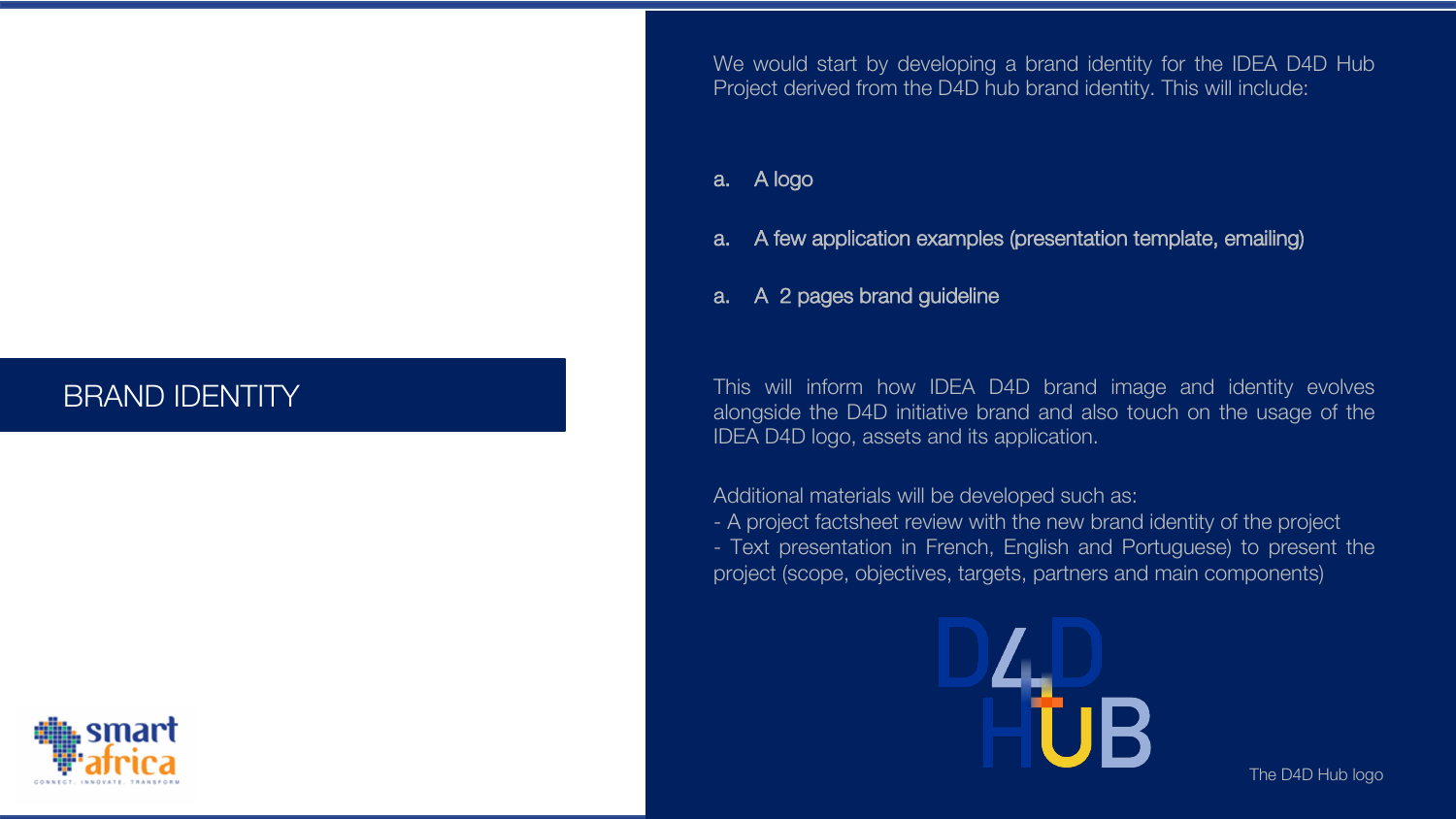### **WEBSITE**

We would develop an online presence within the current D4D website.

#### This will include:

- a. A dedicated IDEA D4D section on the D4D website.
- a. Content to feature strategic and direct objectives along with the IDEA D4D Hub project presentation
- a. We will also feature our innovation days and workshops in the event section of the D4D website.
- a. A dedicated section for the projects deliverables will be also added to the web page

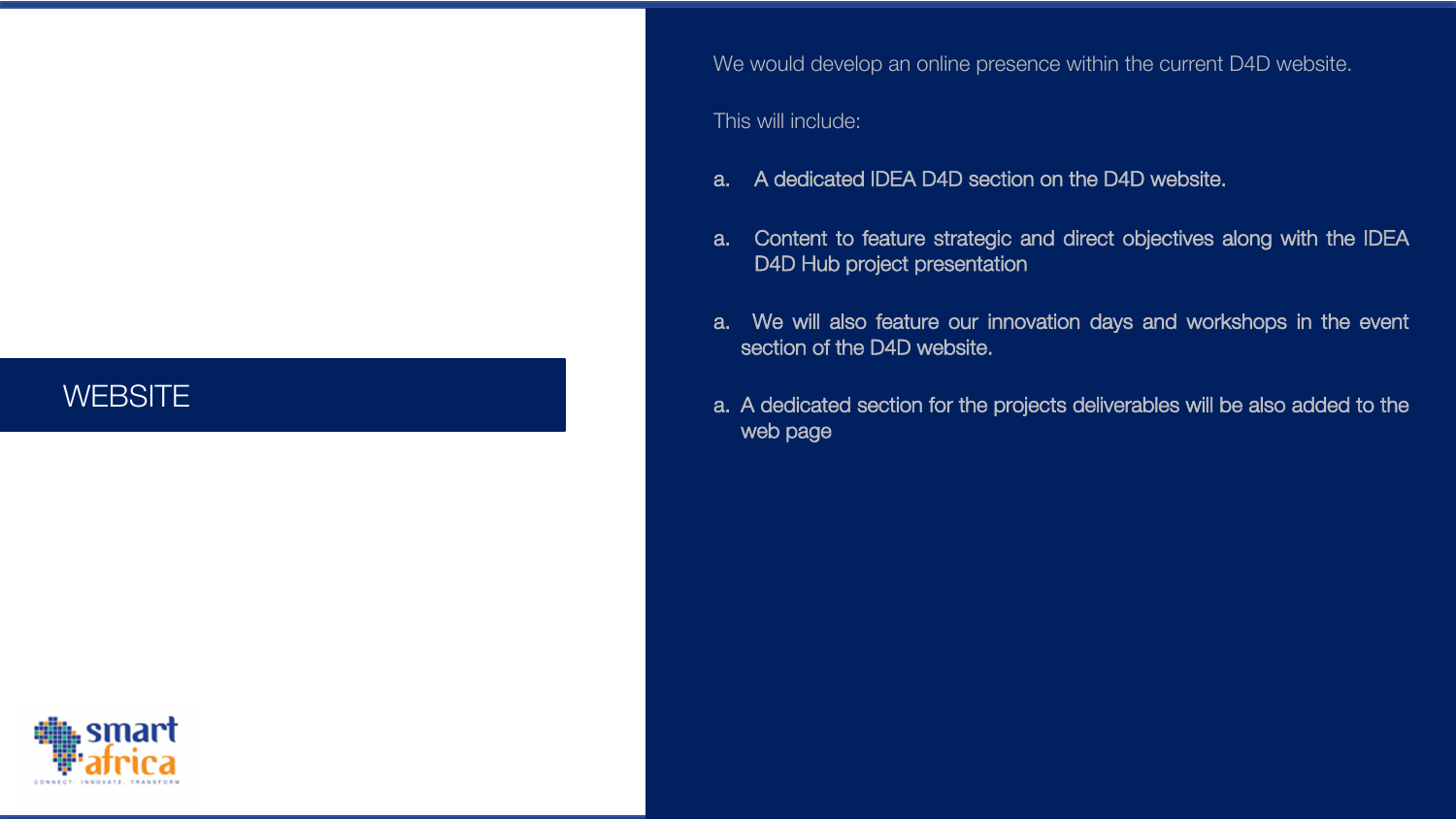### SOCIAL MEDIA

All social media activities will be made through the existing partners social media channels (Instagram, Facebook, Twitter and Linkedin) to benefit from extensive followers of the partners channels.

1. Develop a social media kit (1 to 2 core graphics with supporting copy) per workshop/innovation day to ensure the promotion of the activity before, during and after any workshop or innovation day).

#### The post will include:

- Event visual
- Regular information about the event
- 2 to 3 Quotes or key takeaway information of the event

The plan is therefore to:

• Run organic and paid social media posts across multiple channels

The content of the posts needs to be supported by the Project Manager who have



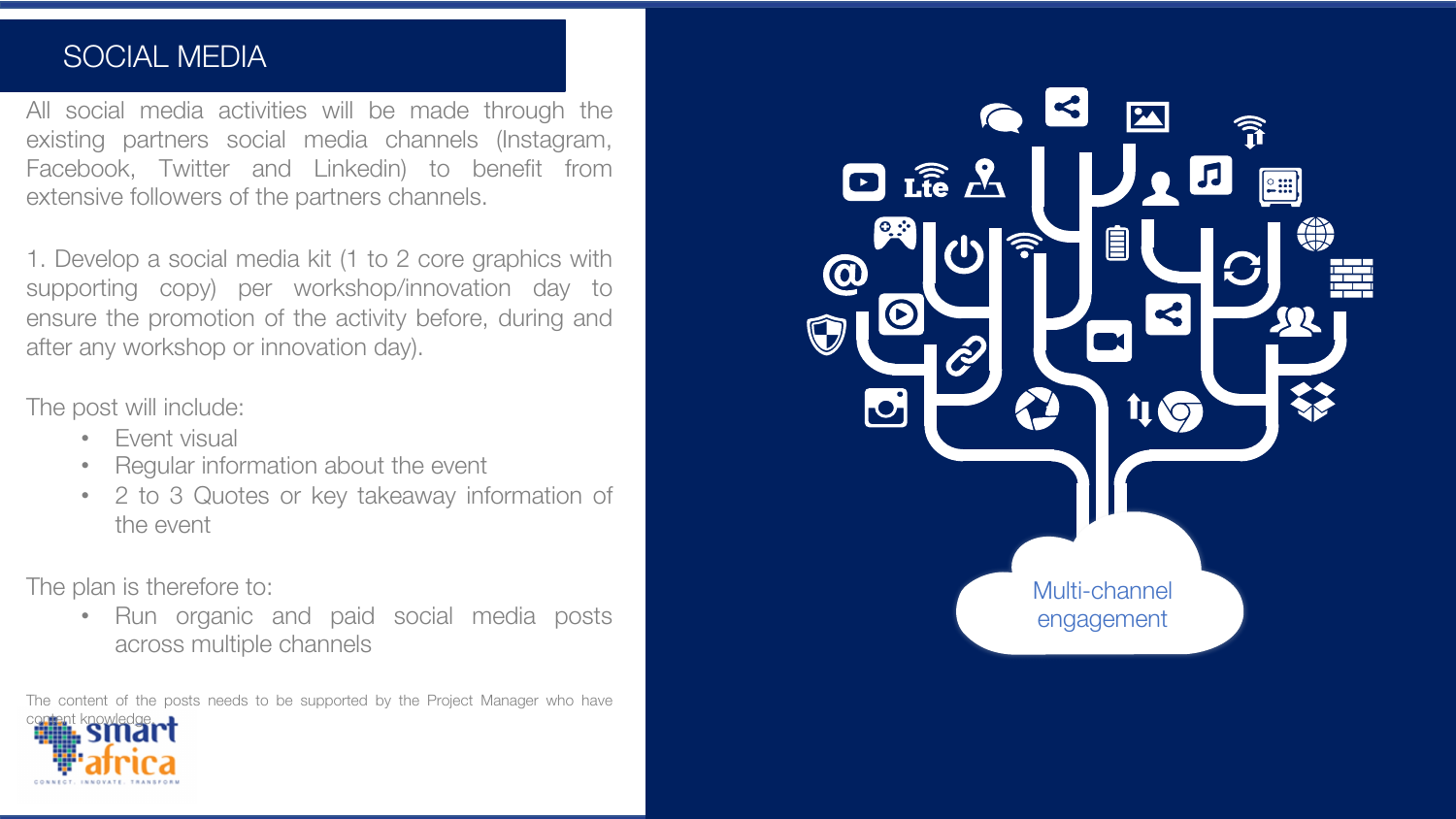# SOCIAL MEDIA

2. The social media activities will be used to maintain the level of engagement before, in between and beyond the workshop and innovation days through:

- Capacity building of stakeholders in between the workshop and the innovation days through relevant knowledge piece post
- Using social media tools to continue the conversation between African and European stakeholders



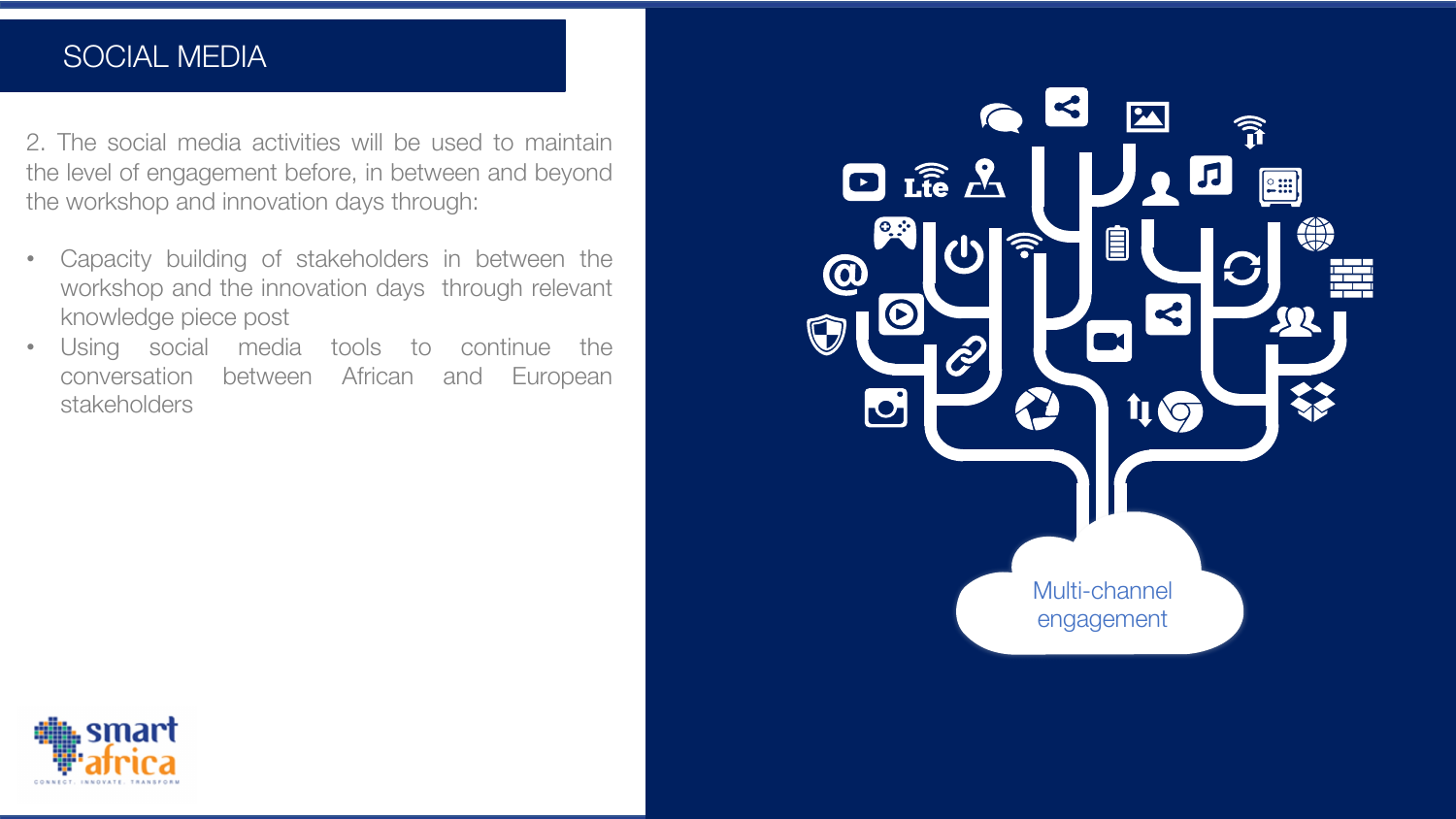### VIDEO CONTENT





We currently have the budget to develop 1 video per innovation day and per workshop . The budget allows a short 2 – 3 minute video which we will use to promote across our visual channels .

#### These include social media channels and partner websites .

Ideally each innovation day should have a video which talks about the broad strokes and the key highlights of the event . This will have be posted on the website and social media channels .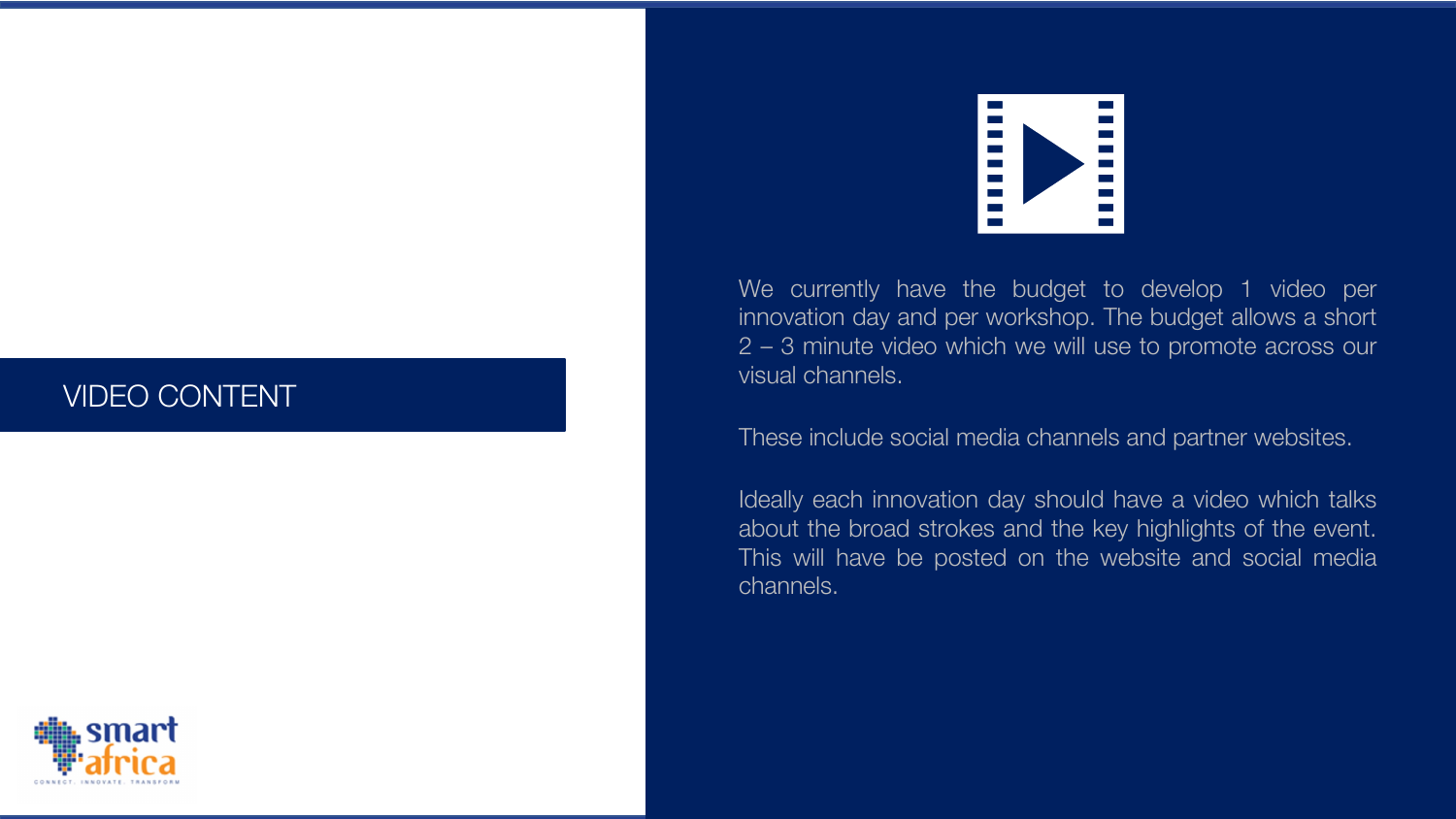#### EMAILING CAMPAIGN

Each workshop and innovation day will have a dedicated emailing campaign for invitation and promotion purposes to Smart Africa existing database of approx . 20 ,000 audience .

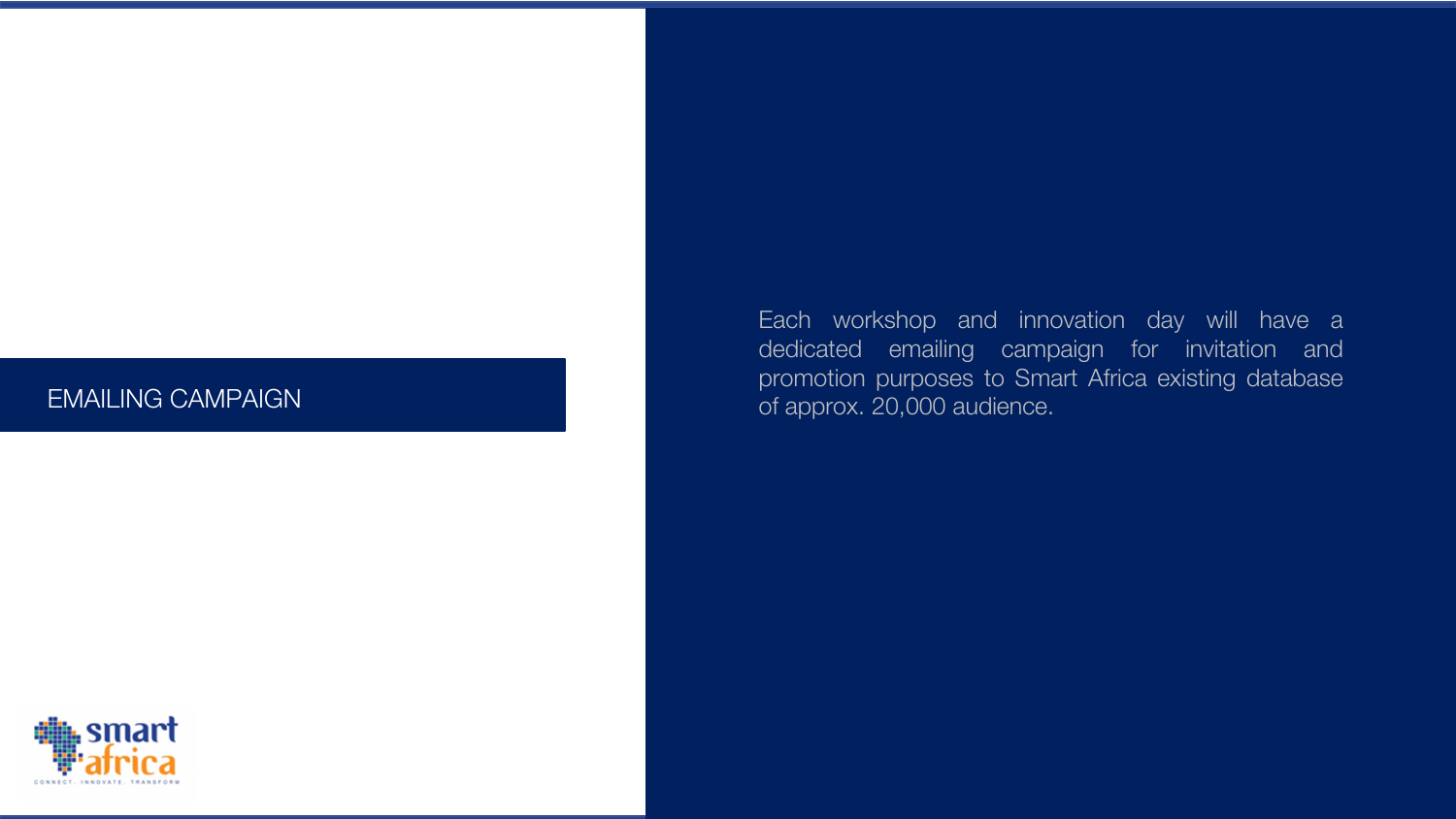### PRESS RELEASES



Each workshop / innovation day will have a dedicated press release written specifically for it. With each press release, we will look into the prospect of having a quote from Director General Lacina Koné and a quote from the local partner and D4D representative.

Each of these press release will then be distributed to Smart Africa database of over 1000 media list of contacts and picked up by the publications that are relevant.

Depending on budget and the relevance of the news, the press release will be distributed using a paid for newswire service.

*\*Cost range estimate : US\$2000.00 per project press release for distribution.*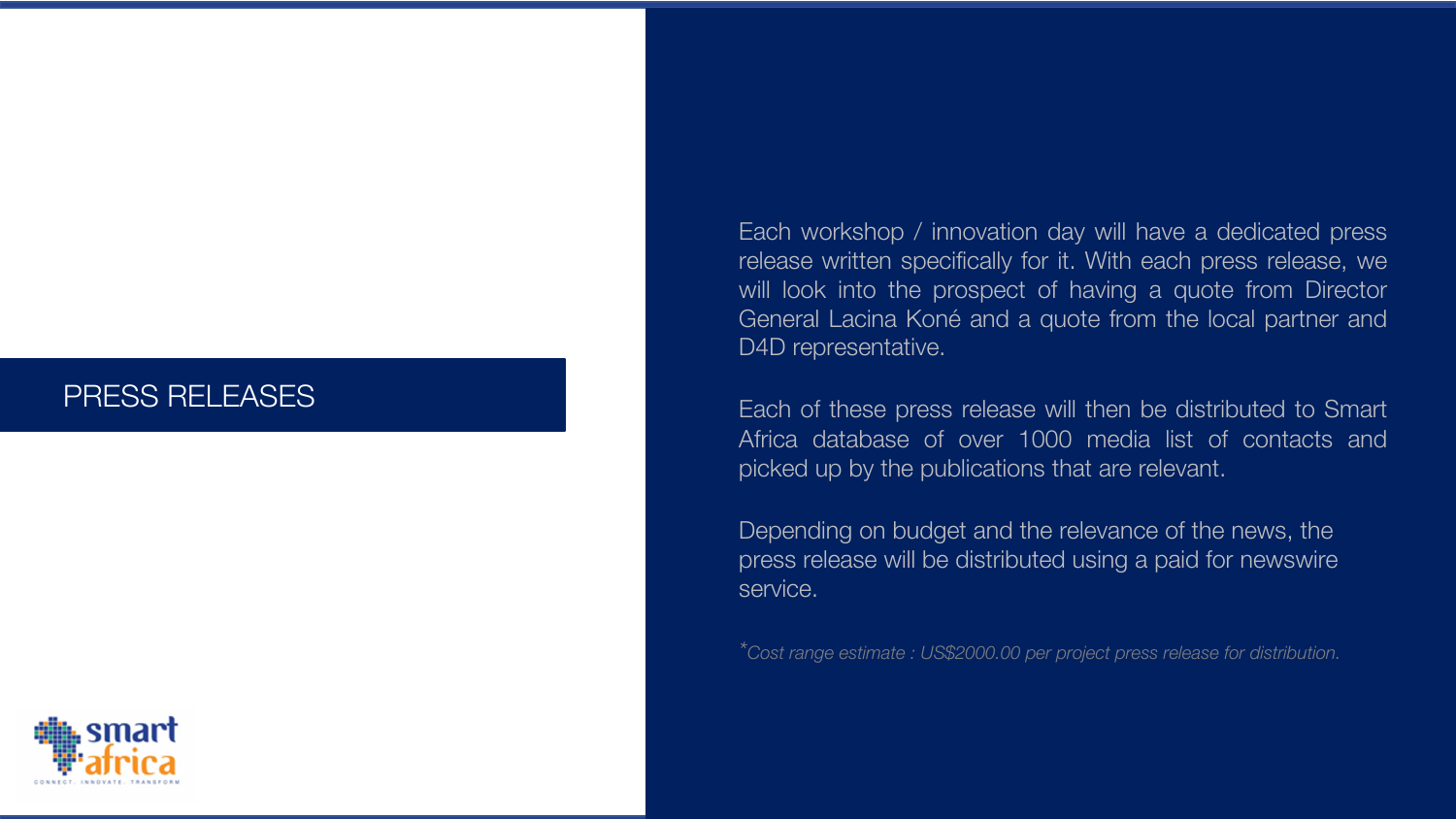### ARTICLES

Each innovation day is very multi-faceted and contains aspects of numerous streams.

We therefore could write a *series of specialized articles* in order to position IDEA D4D as an authority in the field and to engage on discussion around the topic and its sub-topic.

Each article will be run on the Smart Africa website, LinkedIn, partner websites and a carefully selected publication which is relevant to the content we have available to deliver.

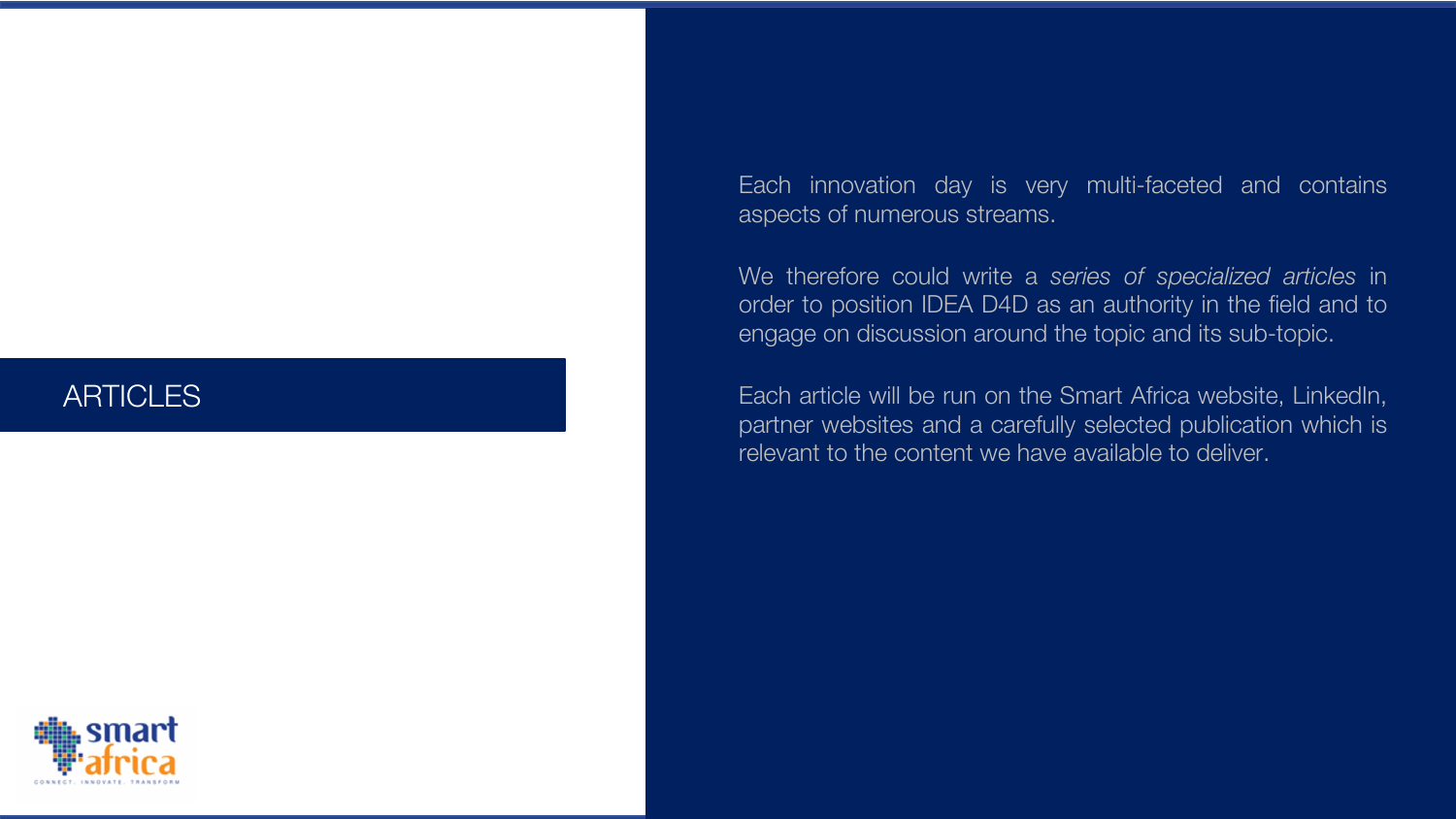# **INTERVIEWS**



#### **MEDIA INTERVIEW**

We will set up at I order to get the me

*\*Please note that depending on the media house, there may need* to be payment

#### **INTERNAL INTERV**

The Marketing dep the innovation day partnering country, Project Manager. T and disseminated in and understand .

An example of how the following link: htt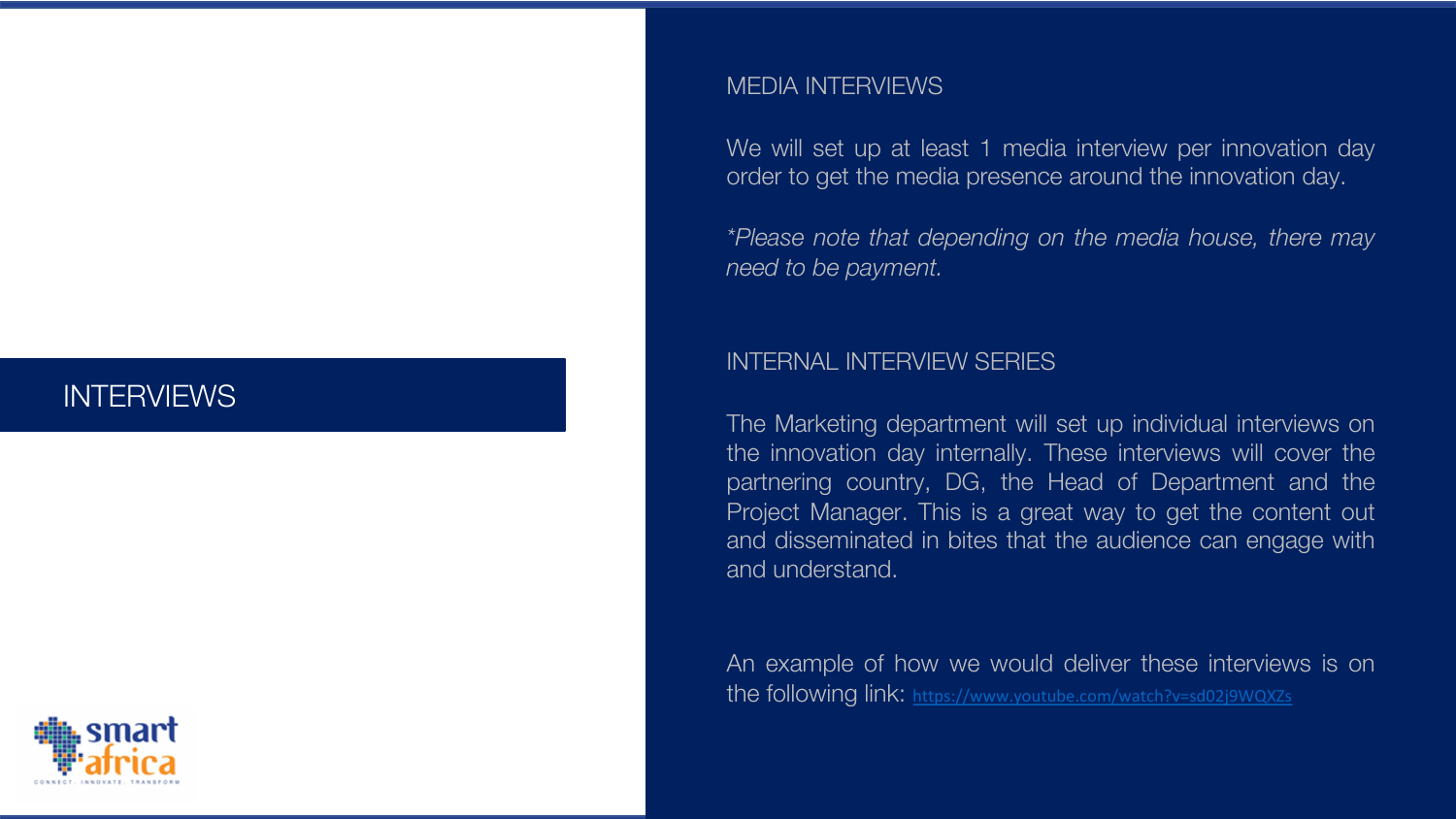### PODCAST SERIES





In order to broaden the audience that we will target, we could convert the interview series into a podcast series as well. This will be an audio platform that will allow us to tap into an additional audience.

It will also double if not treble our reach given that podcast growth has exceeded 300% since the COVID-19 pandemic lockdown.

These podcasts will be posted on the partner social media channels.

*\*Cost range estimate : US\$100 - \$300 per workshop/innovation day.*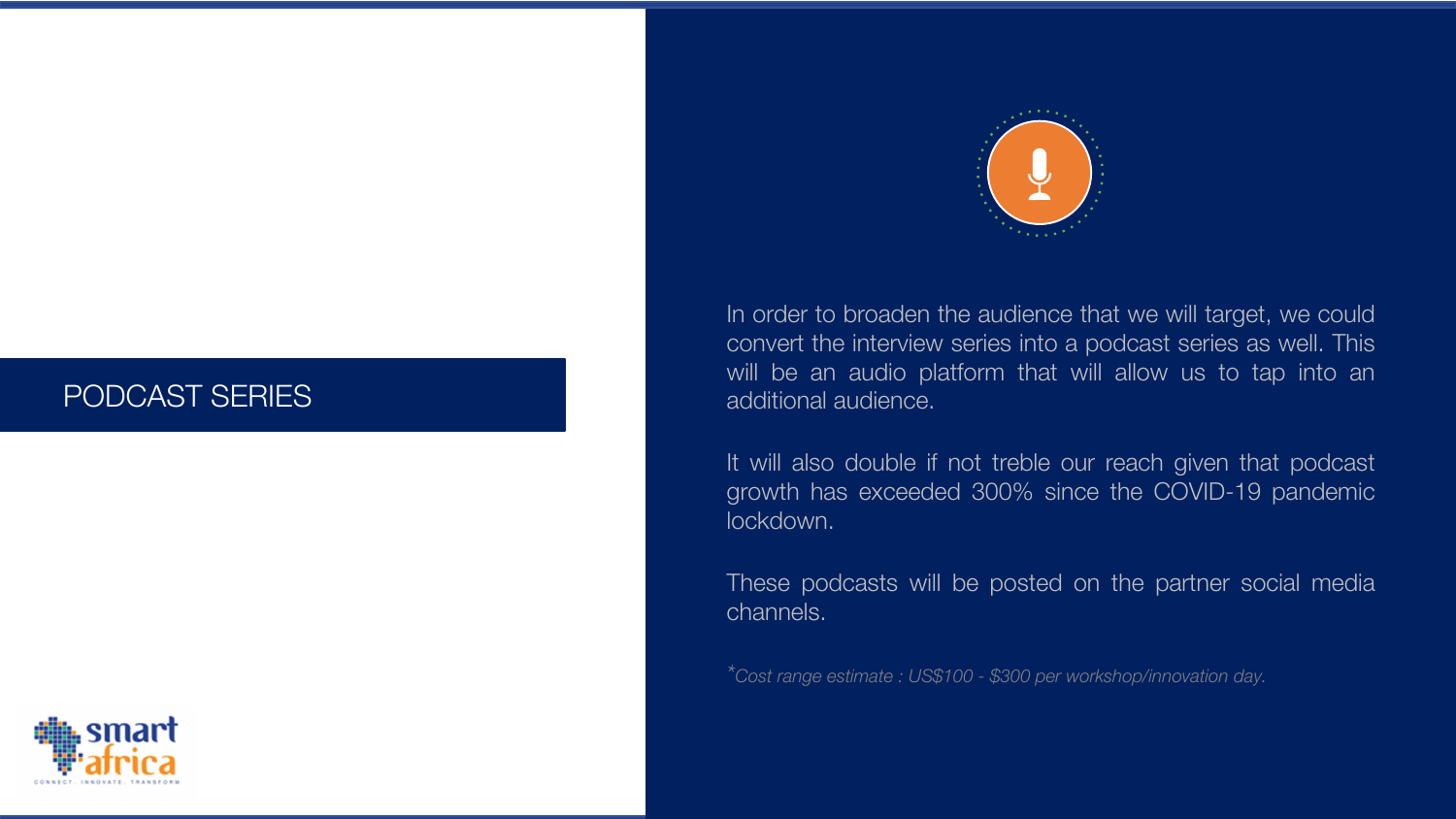#### EVENT PARTICIPATION

In order to broaden our reach and engage with multiple stakeholders to spread the word about the IDEA D4D Hub project, we will seek to ensure attendance or speaking opportunities to a minimum of two external events .

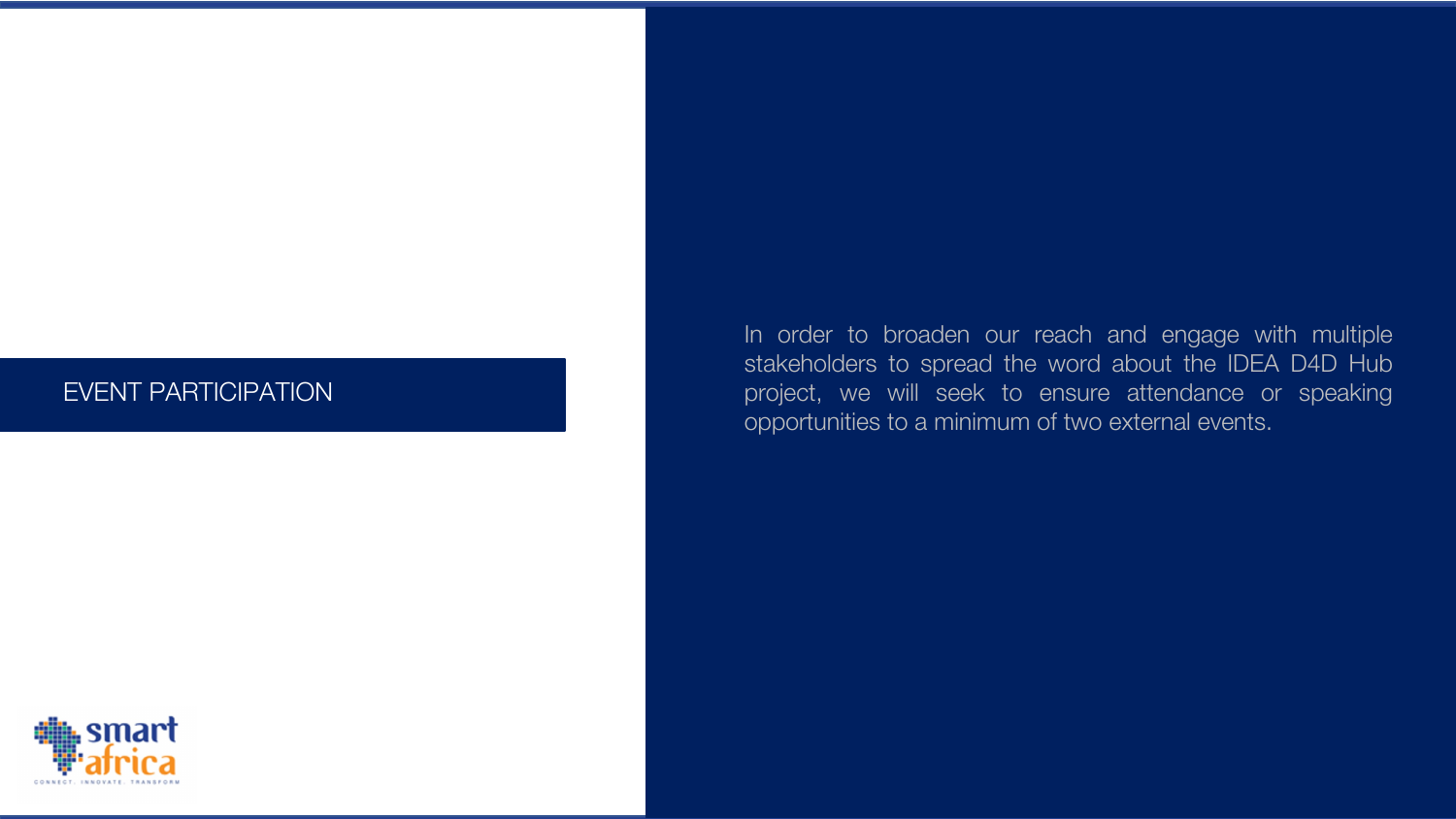# 10 POINT SUMMARY